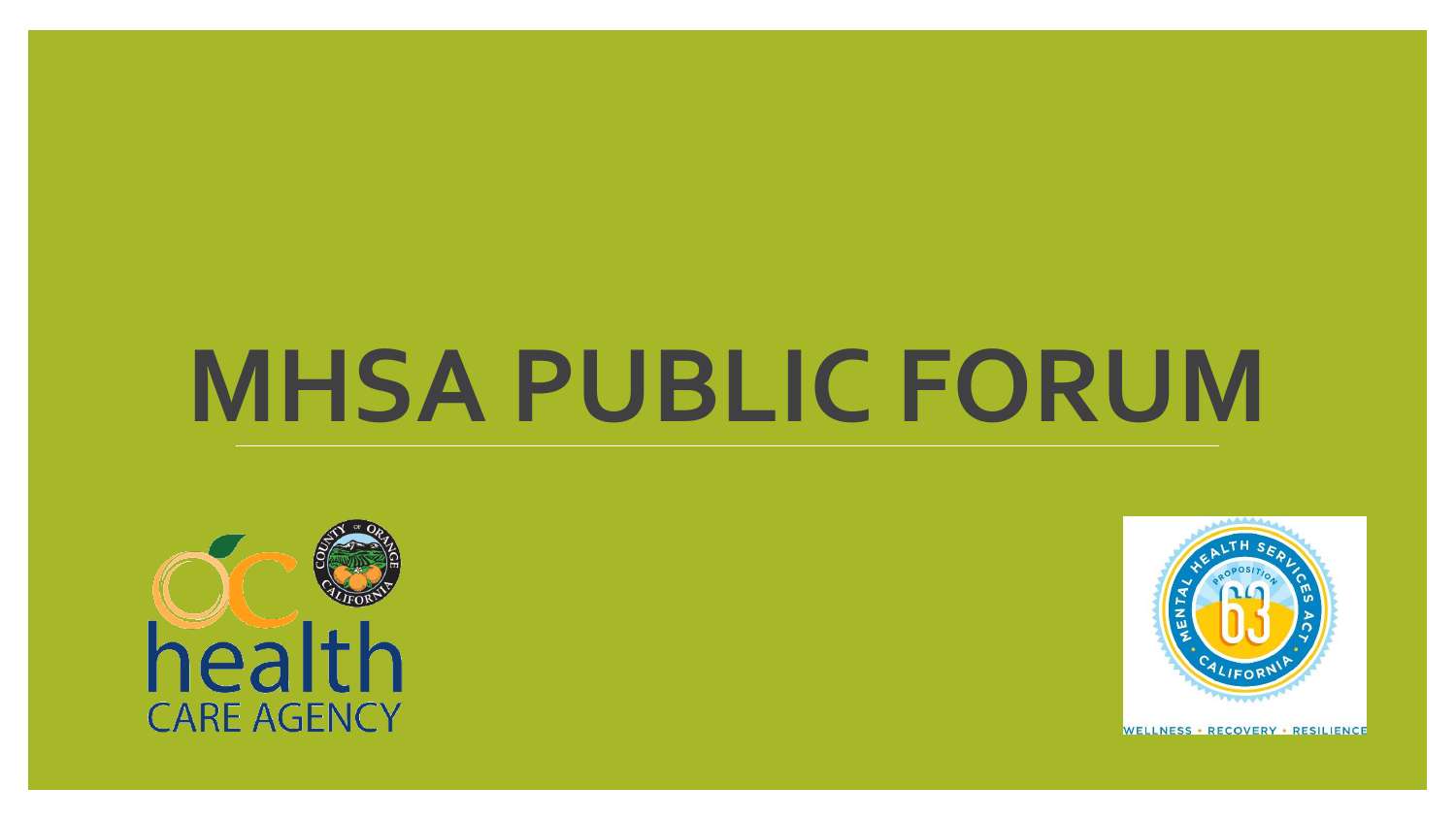#### **Public Forum**

• **The MHSA Office will be seeking public comment on needs and gaps in the mental health system of care.**

• **If you would like to speak on this matter please complete a speaker request form**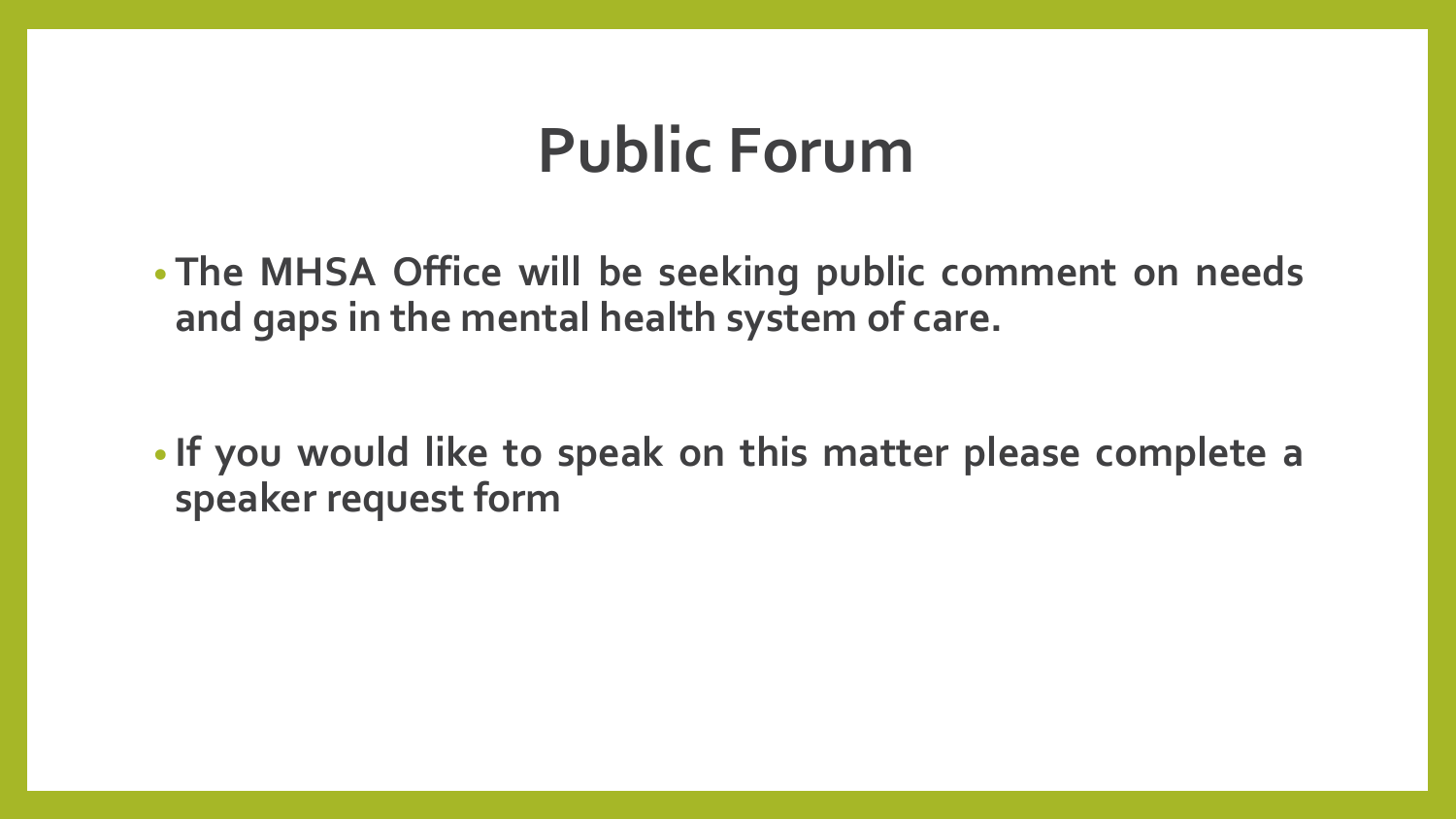#### **MHSA Overview**

- **November 2004, California voters approved Proposition 63, the Mental Health Services Act (MHSA). The law became effective 1/1/05.**
- **The MHSA provides new services for those who are seriously mentally ill through a 1% tax on income earned over \$1 million.**

• **The goal is to reduce the long-term impact resulting from untreated serious mental illness.**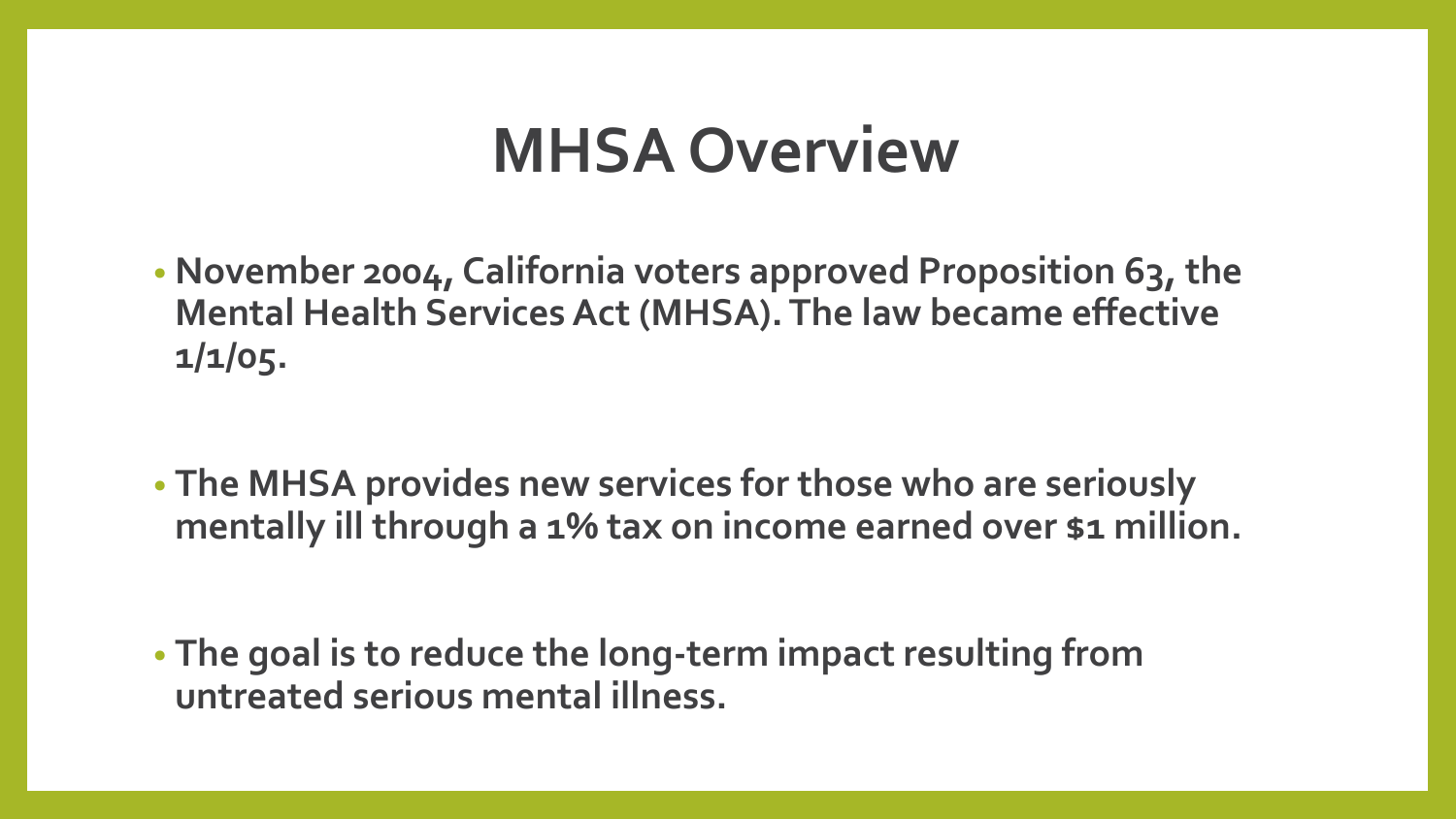### **MHSA Overview**

#### • **5 Components of MHSA**

- **Community Services and Supports**
- **Prevention and Early Intervention**
- **Workforce Education and Training**
- **Innovation**
- **Capital Facilities and Technological Needs**
- **Over 1,600 programs developed statewide**
- **Orange County has 93 different MHSA programs identified in the FY 16/17 Annual Plan Update with \$168 million in Estimated FY 16/17 expenditures**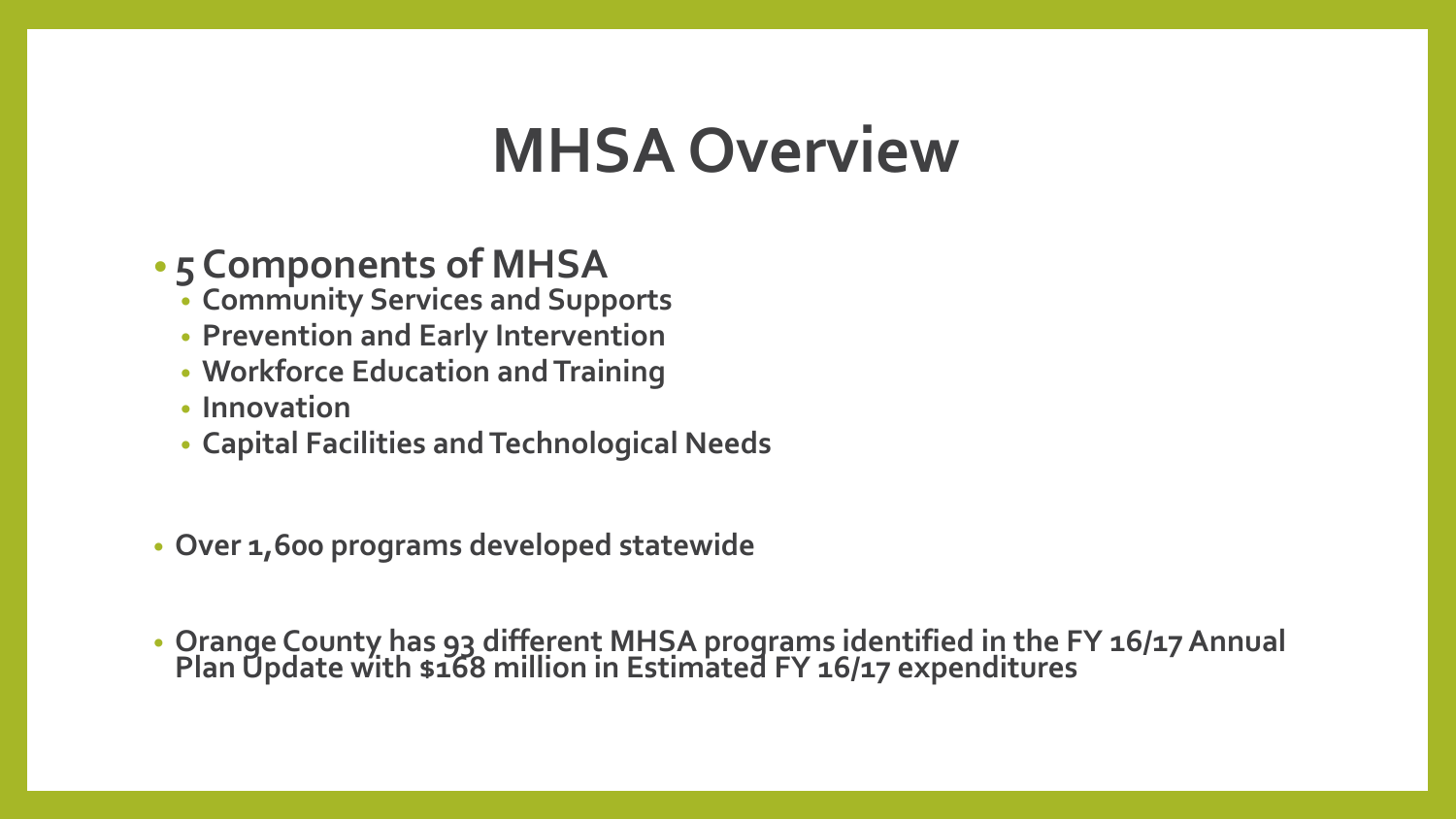#### **Outcomes**

**Psychiatric Hospitalization TAY / Adult Programs - FY 14/15**

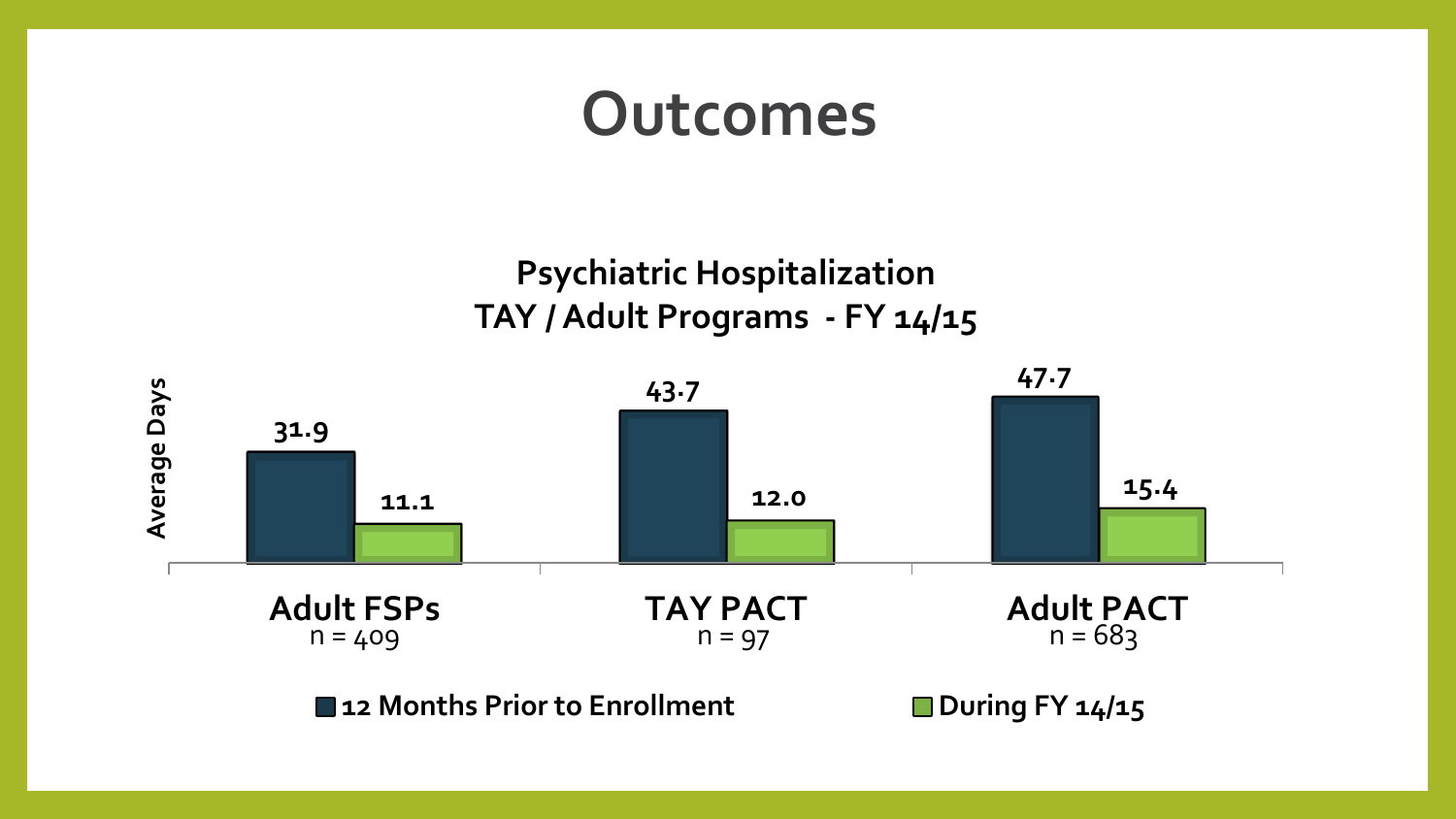#### **Outcomes**



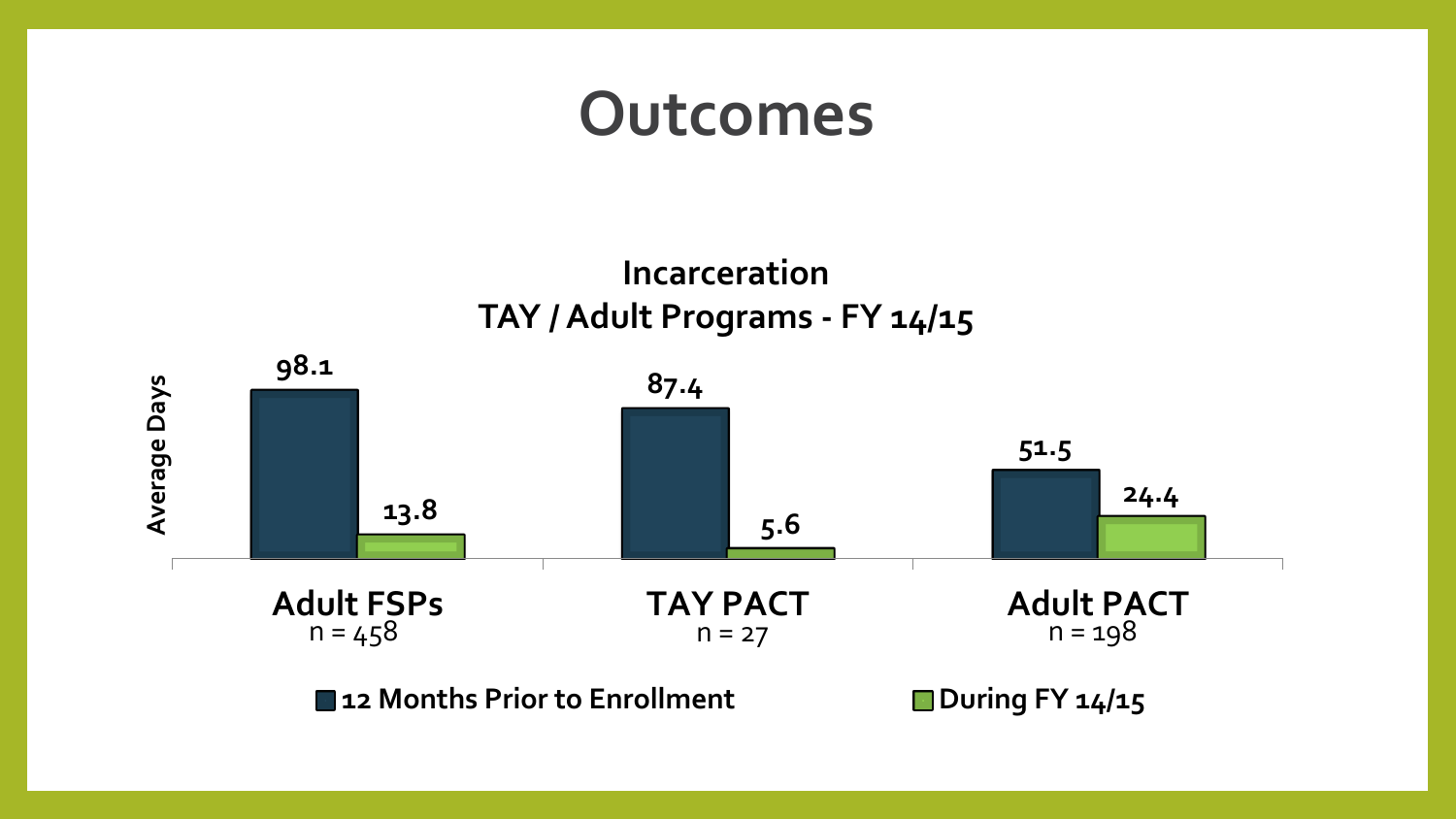#### **Outcomes**

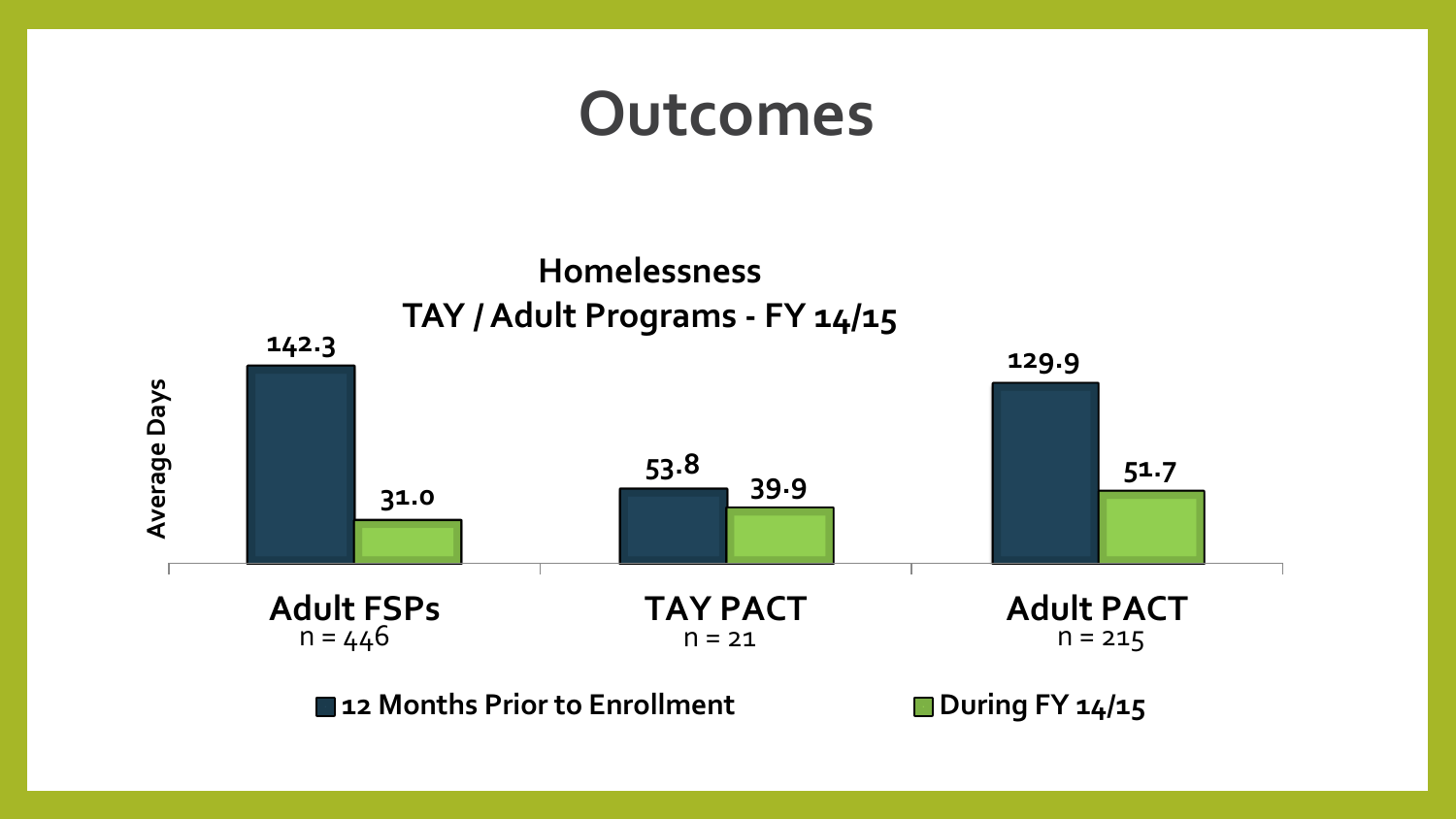**Scores on Well-Being (WHO-5) FY 14/15**

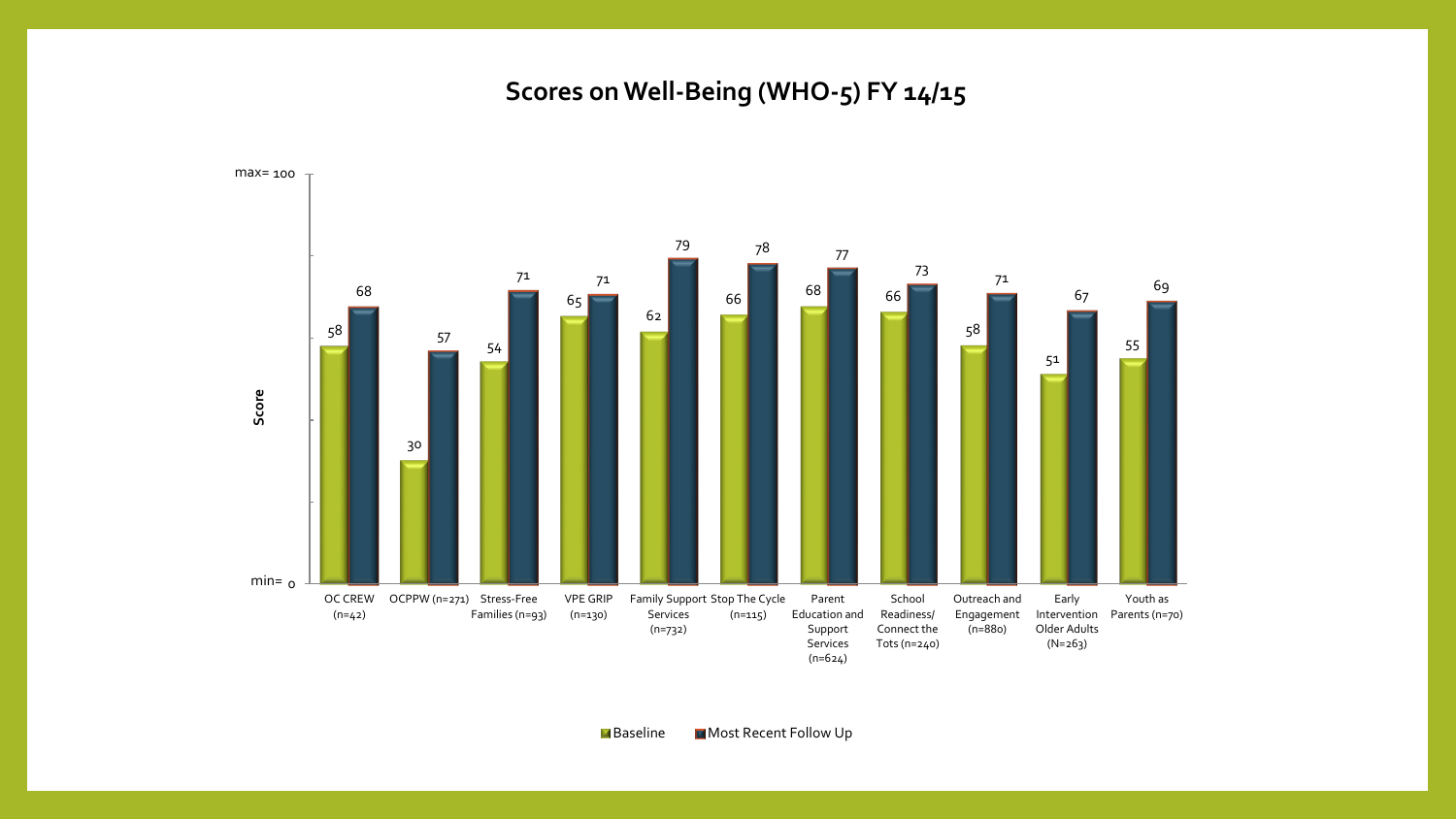## **MHSA 3-Year Planning Overview**

- 1. Budget True-Up (Sept-Oct)
	- BHS Managers are reviewing the past two years of expenditure reports, and with the outcomes from this meeting and the community input received will make recommendations for the MHSA subcommittees to review in November.
- 2. Community Input (Oct)
	- MHSA is seeking input from its stakeholders on what you see is working, what is not working, and where can we do better
- 3. Subcommittee Recommendations (Nov)
- 4. Steering Committee votes on budget (Dec)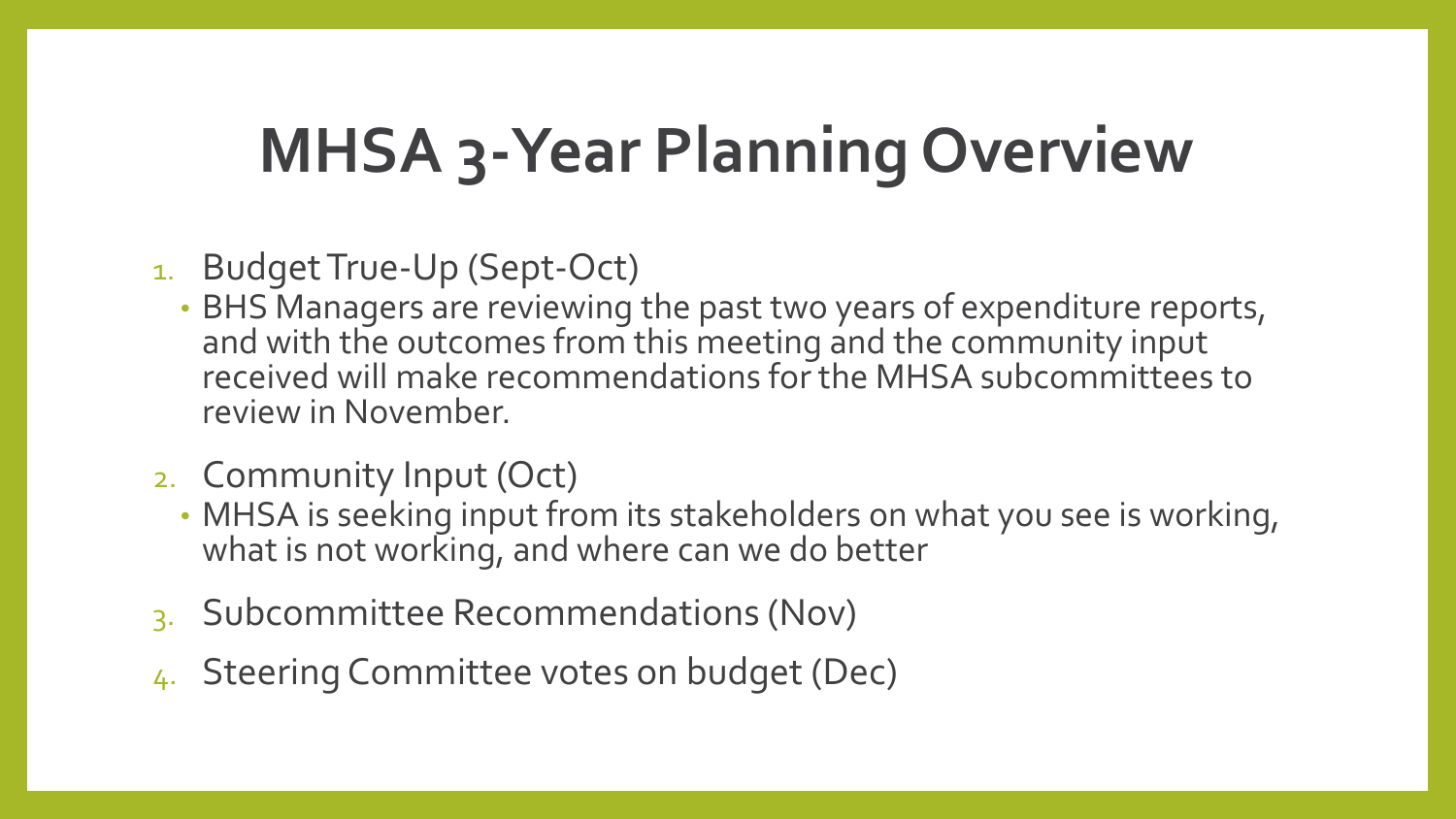## **Community Input 2015 Survey**

- Last year HCA sent out a survey to the Steering Committee, Mental Health Board, Community Action Advisory Committee, Providers, HCA BH Staff, and all of our Interested Parties and when we grouped together, this is what was seen as the greatest needs/gaps in the BH system.
- The Mental Health Services Act requires stakeholder involvement in the development of the three-year plan.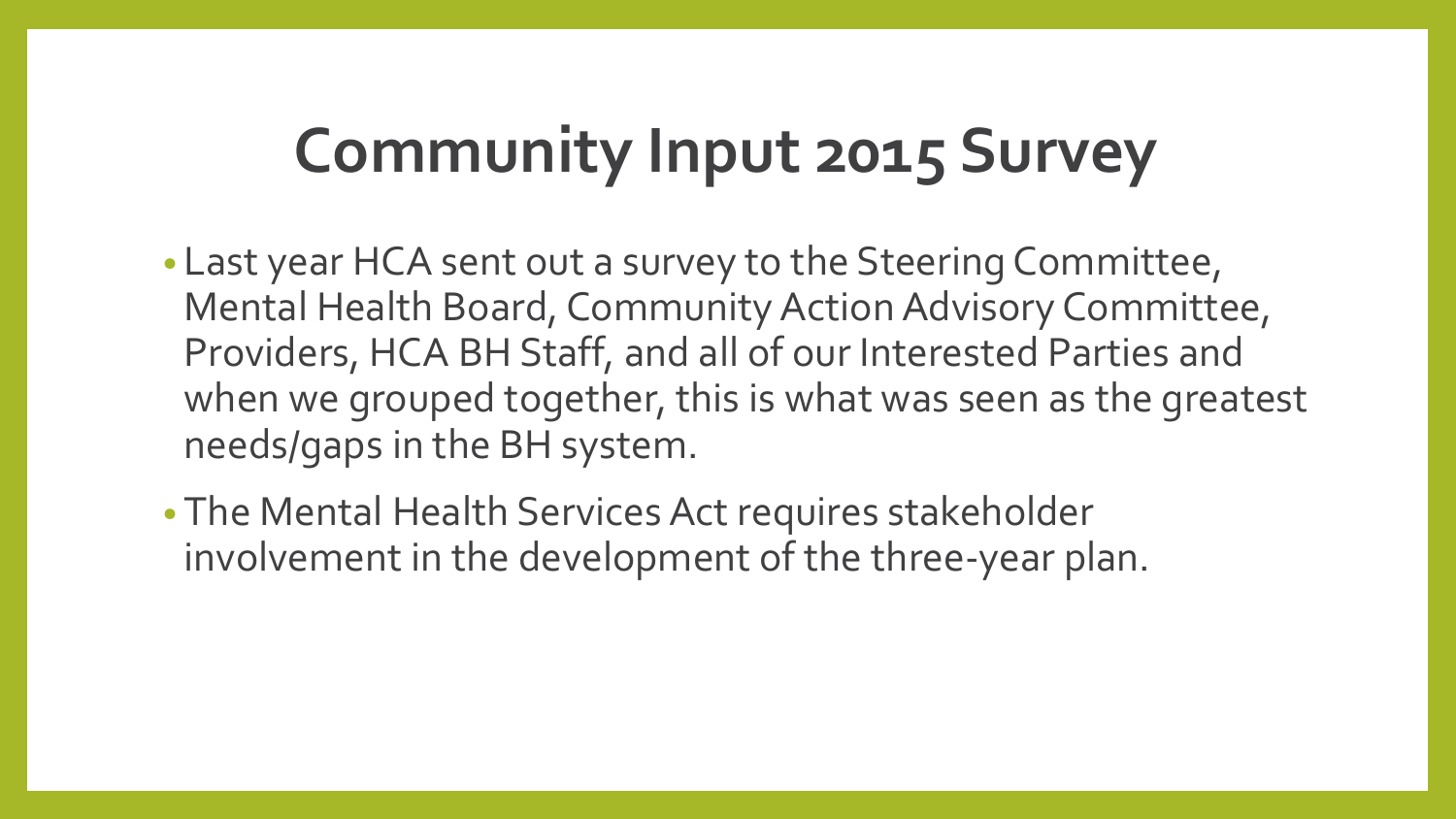## **Community Input 2015 Survey**

- •Housing for individuals with severe mental illness
- Residential Treatment for Dual Diagnosis: mental health and substance us
- Jobs and vocational training for individuals with severe mental illness
- Outreach and engagement expansions
- Increase staffing for smaller caseloads/clinic expansion/veterans based clinic services/foster youth services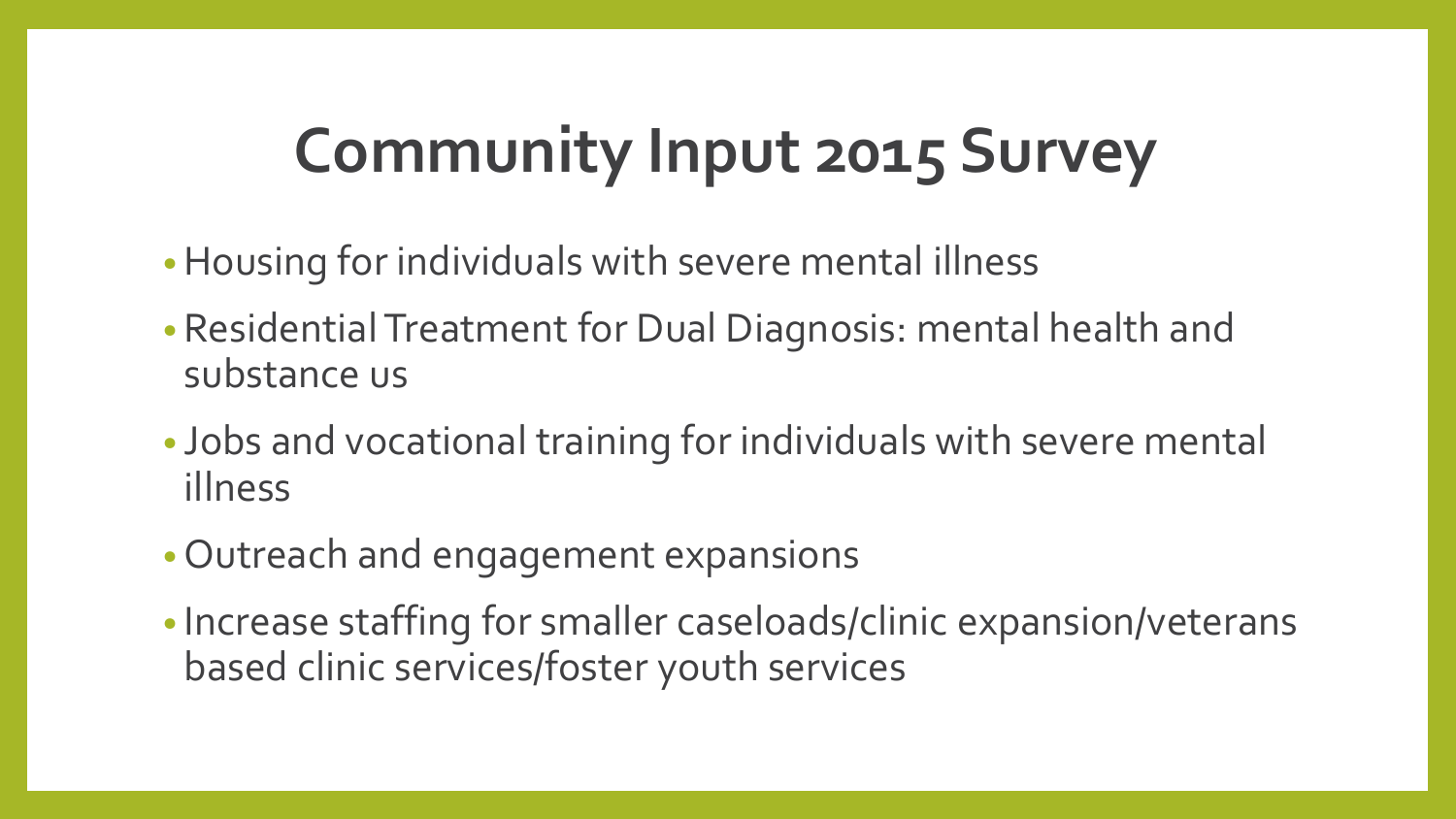## **Community Input 2015 Survey**

- Additional funding for Full Service Partnerships
- Transportation expansion
- Eating disorders program expansion
- Crisis services